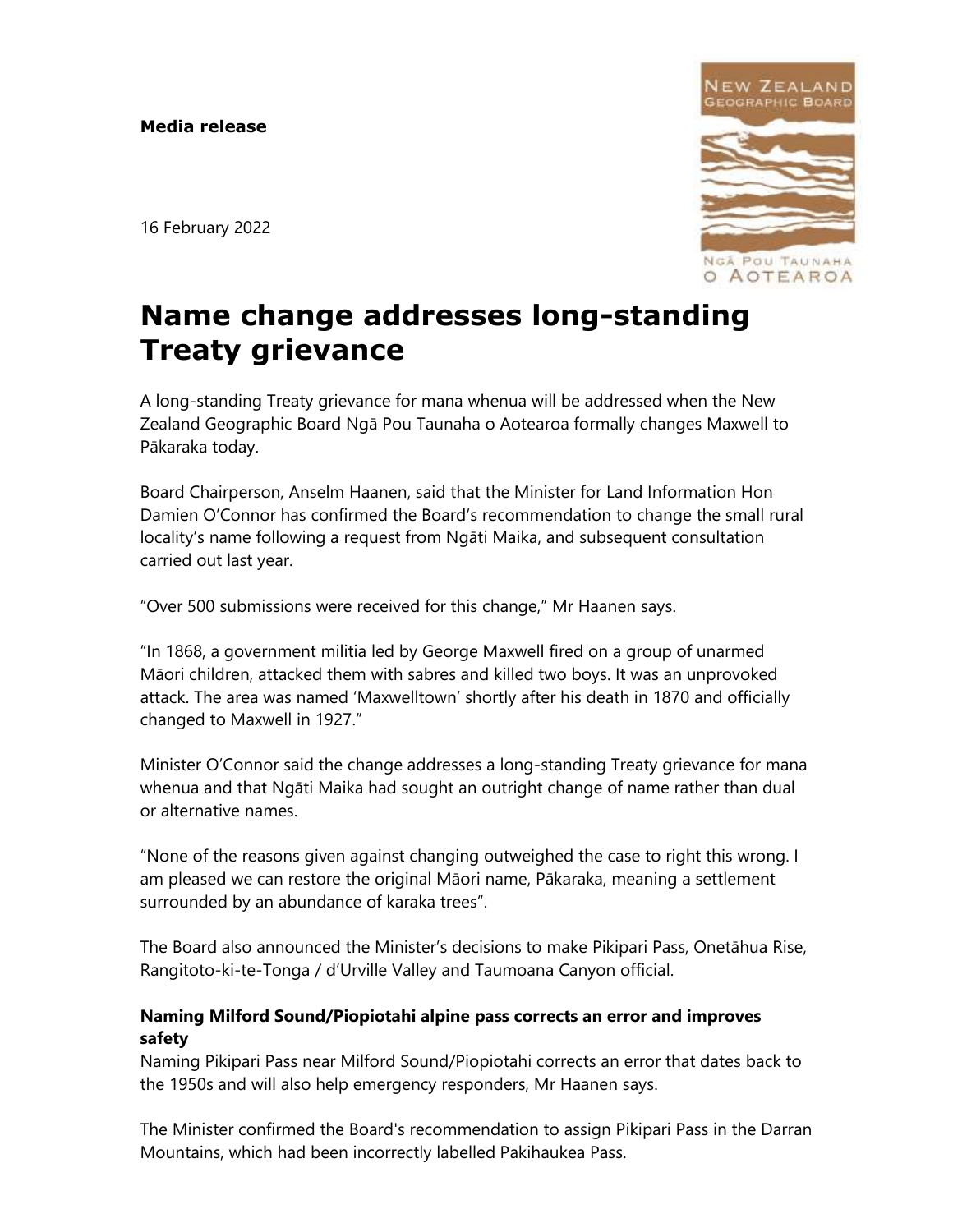"Climbers and mountaineers know just how challenging these remote and treacherous mountains are. Not only was this historically inaccurate but it creates a very real risk of confusion for emergency response."

#### **Undersea feature name changes**

The names of three undersea features will soon align with the historical Māori names of nearby landmarks, following recommendations to Minister O'Connor from the Board:

- Farewell Rise becomes Onetāhua Rise
- D'Urville Seavalley becomes a dual name Rangitoto-ki-te-Tonga / d'Urville Valley
- Five Fingers Canyon becomes Taumoana Canyon.

The undersea features are all largely outside of New Zealand's territorial waters, so once the official naming process is complete, the Board will propose the changes to the international Sub Committee on Undersea Feature Names for approval internationally. "We finalise the name changes in New Zealand first, which increases the likelihood of them being accepted internationally," says Mr Haanen.

## **Other Board decisions and new consultation**

In addition to the Minister's decisions, the Board has notified final decisions to discontinue the name Maxwell Railway Station, which no longer exists, and assign new names to four previously unnamed creeks in Porirua: Kapakapanui Creek, Koangaumu Creek, Ohangao Creek and Tītahi Creek.

A second round of public consultation has also begun on the name for a recently formed lake on Mangapōike River, inland from Wairoa. Previously, the Board consulted on a proposal to name it Lake Te Horonui but is now seeking submissions on Lake Mangapōike. The closing date for submissions is 16 May 2022.

All final decisions by the Board and Minister will be become official on 16 February 2022. Information on the Lake Mangapōike proposal and how to make a submission is available at [https://www.linz.govt.nz/regulatory/place-names/place-name](https://apc01.safelinks.protection.outlook.com/?url=https%3A%2F%2Fwww.linz.govt.nz%2Fregulatory%2Fplace-names%2Fplace-name-consultation%2F17592&data=04%7C01%7CSJanes%40linz.govt.nz%7Cae75ddadd0e746d625b808d9f03a7206%7C2134e9617e384c34a22b10da5466b725%7C0%7C0%7C637804956072011850%7CUnknown%7CTWFpbGZsb3d8eyJWIjoiMC4wLjAwMDAiLCJQIjoiV2luMzIiLCJBTiI6Ik1haWwiLCJXVCI6Mn0%3D%7C3000&sdata=ffkOzqN0Xsz9eSITOH0ribKl1RpP3RJtU3pOQvB4Pq4%3D&reserved=0)[consultation/17592](https://apc01.safelinks.protection.outlook.com/?url=https%3A%2F%2Fwww.linz.govt.nz%2Fregulatory%2Fplace-names%2Fplace-name-consultation%2F17592&data=04%7C01%7CSJanes%40linz.govt.nz%7Cae75ddadd0e746d625b808d9f03a7206%7C2134e9617e384c34a22b10da5466b725%7C0%7C0%7C637804956072011850%7CUnknown%7CTWFpbGZsb3d8eyJWIjoiMC4wLjAwMDAiLCJQIjoiV2luMzIiLCJBTiI6Ik1haWwiLCJXVCI6Mn0%3D%7C3000&sdata=ffkOzqN0Xsz9eSITOH0ribKl1RpP3RJtU3pOQvB4Pq4%3D&reserved=0)

#### **Background and further information**

- The New Zealand Geographic Board Ngā Pou Taunaha o Aotearoa is an independent statutory body. We are supported and administered by Toitū Te Whenua Land Information New Zealand.
- Anyone may propose a name for a geographic feature or place. We use naming guidelines, standards, and international best practice for standardised, consistent, and accurate naming, to help us make robust and enduring decisions.
- We consult with relevant agencies, local communities, stakeholders, and iwi. We research all proposals and where possible encourage the use of original Māori names.
- Information about official and recorded place names is available on the New Zealand Gazetteer.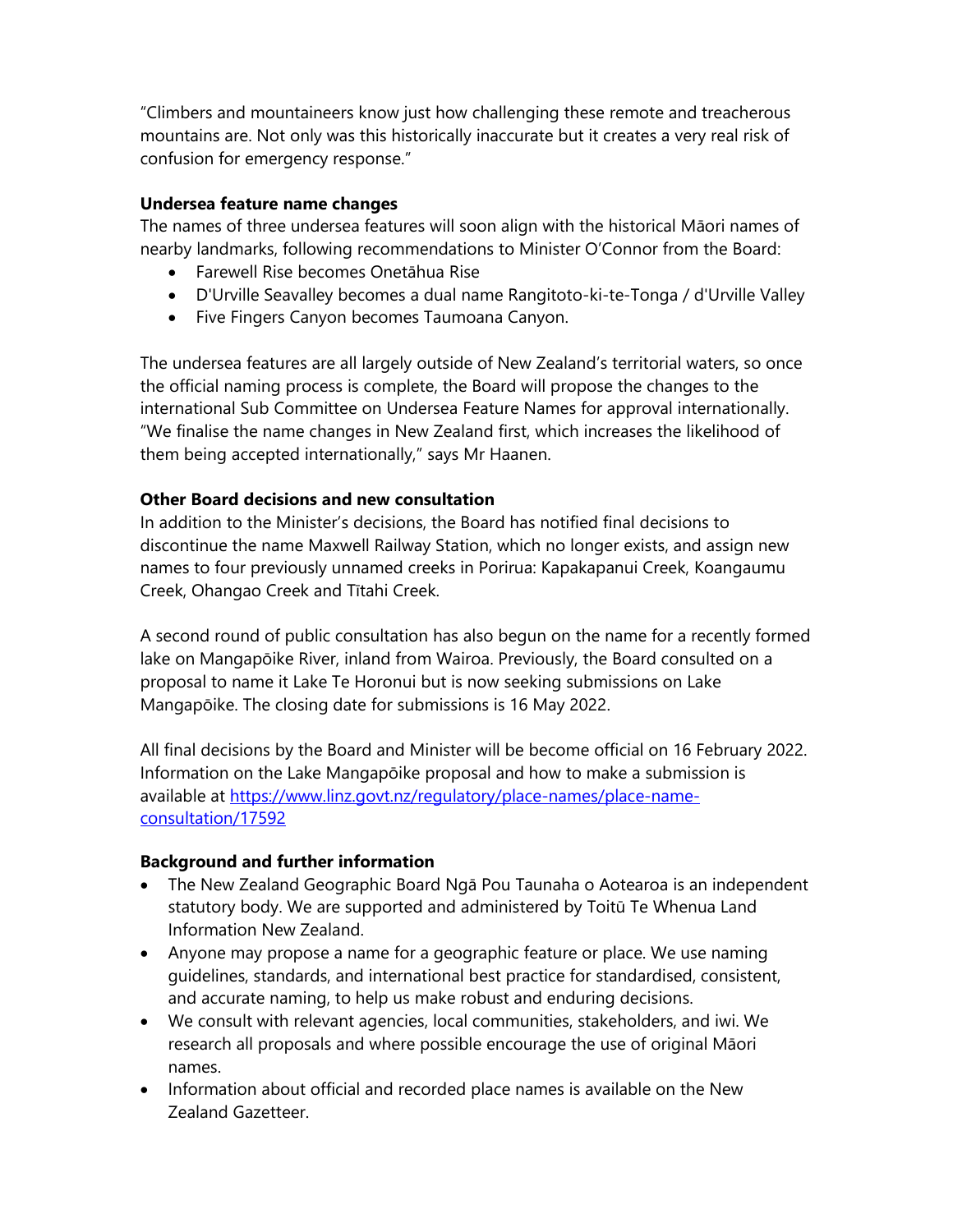# **Kua whakatikaina e te panonitanga ingoa ā-Tiriti tētahi mamaetanga auroa**

#### **16 o Huitanguru 2022**

Ka whakatikaina tētahi mamaetanga auroa o te mana whenua i raro i te Tiriti ina whakamanahia e te New Zealand Geographic Board Ngā Pou Taunaha o Aotearoa te huringa o te ingoa o Maxwell kia Pākaraka i te rangi nei.

I kī ake te Toihau o te Poari, a Anselm Haanen, kua whakaūngia e Hon Damien O'Connor, te Minita mō Toitū te Whenua te tūtohunga a te Poari kia panonitia the ingoa o tētahi takiwā iti ki taiwhenua i muri i te tono a Ngāti Maika, me ngā whakapāpātanga i whakahaeretia i tērā tau.

Hei tā Mr Hāanen, "Neke atu i te 500 ngā tāpaenga tono mō te panonitanga nei."

"I te 1868, ka pakū ngā pū a tētahi kura takahi puni kāwanatanga e arahina ana e George Maxwell ki tētahi rōpū tamariki Māori ringakore, ka tukia ki te hoari, mate atu ana ētahi tama tokorua. He tukinga tēnei kīhai i whakapātaritia. Ka taunahatia te wāhi ko 'Maxwelltown' i muri tata iho o tana matenga i te 1870, ka mana te panonitanga kia Maxwell i te 1927."

I kī ake a Minita O'Connor kua whakatikaina e te panonitanga nei tētahi mamaetanga auroa mō te mana whenua i raro i te Tiriti, ka mutu, i tonoa e Ngāti Maika kia āta panonitia ki te ingoa ake, kia kaua e ingoa tōrua e ingoa kē rānei.

"Kāore ngā take whakahē i te panonitanga o te ingoa i kaha ake i te take kia whakatikaina tēnei hē. E harikoa ana au ka taea te whakahoki ake te ingoa Māori ake, arā, a Pākaraka, ko tōna tikanga ko te karapotia o te kāinga e te nui o te uru karaka".

I pānuitia anō e te Poari te whakatau a te Minita kia mana ngā ingoa o Pikipari Pass, o Onetāhua Rise, o Rangitoto-ki-te-Tonga / d'Urville Valley me Taumoana Canyon.

## **Mā te taunaha i te nonoti i Milford Sound/Piopiotahi e whakatikaina ai tētahi hē, e piki anō ai te haumarutanga**

I kī ake a Mr Haanen nā te taunahatia o Pikipari Pass pātata ki Milford Sound/Piopiotahi, kua whakatikaina he hapa ka hoki rawa ki ngā 1950, ka āwhina hoki tēnei i te hunga urupare take whawhati tata.

I whakaūngia e te Minita te tūtohunga a te Poari kia taunahatia a Pikipari Pass i te pae maunga o Darran, i hē nei te kīia ko Pakihaukea Pass.

"Ko te hunga kake maunga e mōhio ana ki ngā wero nui o ngā maunga tūhāhā mōrearea nei. I hē te taha hītori, he raru nui hoki ki te pōkaikaha te hunga urupare whawhati tata ki tōna wāhi tūturu."